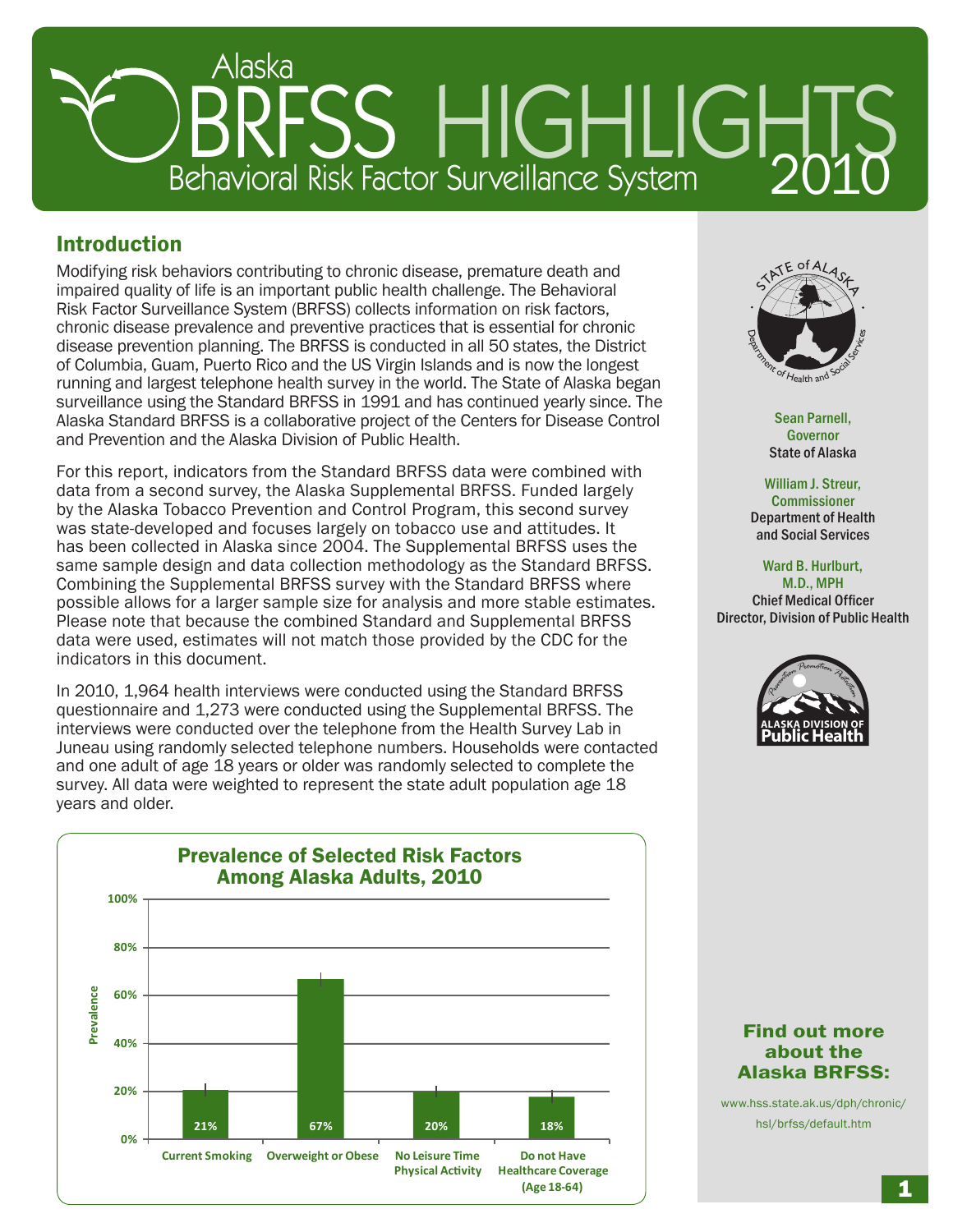





## *Tobacco Use*

Current smokers were those respondents that had smoked at least 100 cigarettes in their lifetime and reported they currently smoke either some days or every day. In 2010, 21% of Alaska adults reported current smoking, which is higher than the Healthy Alaskans 2010 goal of 14%. The prevalence of smoking among Alaska Natives (41%) is significantly higher than other race groups (data not shown).

Current smokeless tobacco users were those respondents who reported currently using any smokeless tobacco products such as chewing tobacco, snuff or Iq'mik. Five percent of Alaska adults reported using smokeless tobacco in 2010.

## *Binge Drinking*

Binge drinking was defined as having had 5 or more drinks (for men) or 4 or more drinks (for women) on one or more occasions in the past 30 days. Binge drinking is associated with injury, both intentional and unintentional. Twenty-one percent of Alaska adults reported binge drinking on the 2010 BRFSS survey\*; the Healthy Alaskans 2010 goal for binge drinking is 13%. Binge drinking among males (28%) was significantly higher than among females (13%).

\*Note: data for this indicator were collected only as part of the Standard BRFSS survey in 2010.

#### *Overweight and Obesity*

People who are overweight or obese are at increased risk of chronic disease and premature death. In 2010, 40% of Alaska adults were overweight and 27% were obese based on body mass index (BMI). Respondents with a BMI of 25.0 to less than 30.0 were considered overweight and those with a BMI of 30.0 or greater were considered obese. Each of these indicators is greater than their Healthy Alaskans 2010 goals (30% overweight and 18% obese).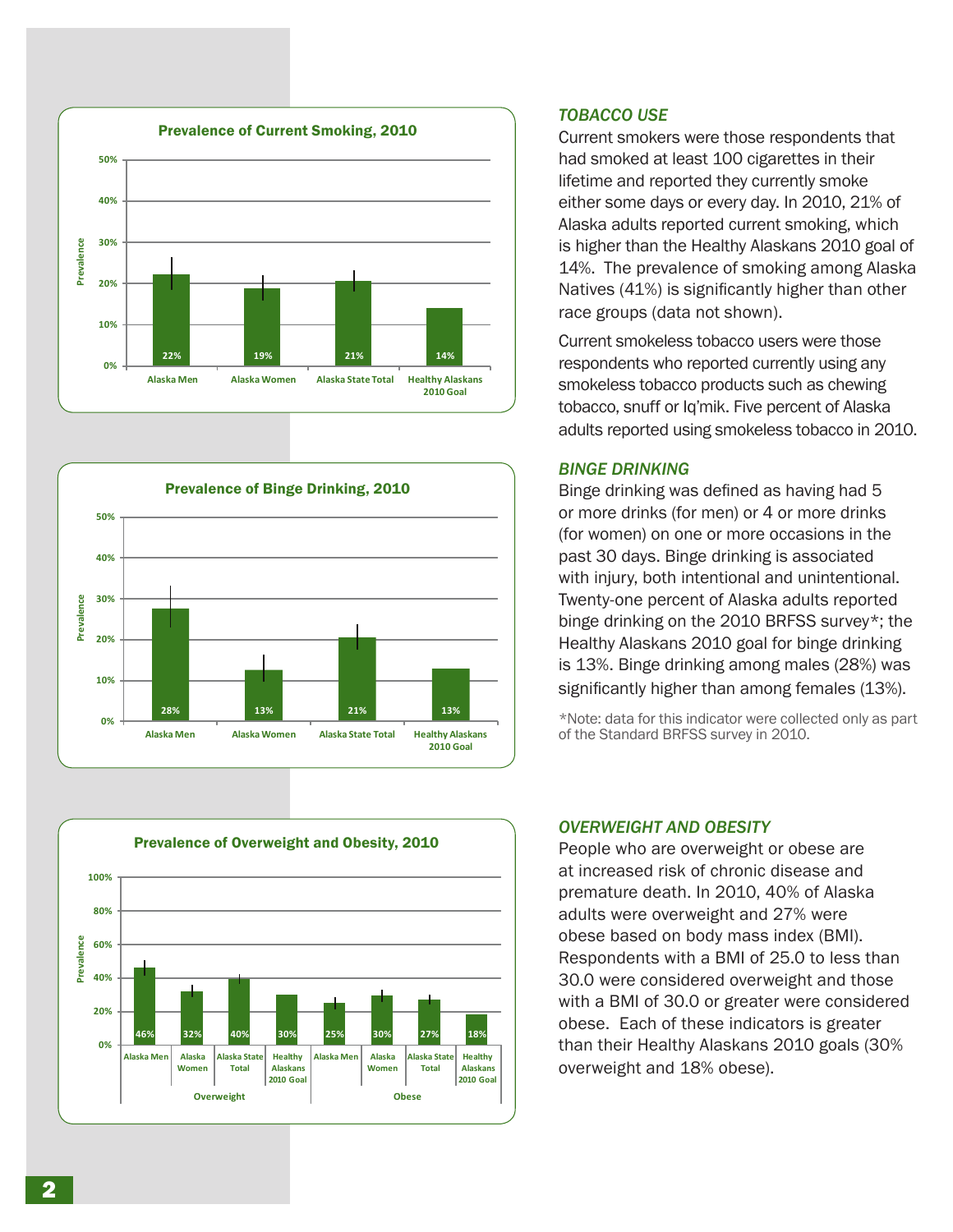#### *Diabetes*

Diabetes increases the risk for heart disease and stroke and can result in blindness and renal disease. In 2010, 6% of Alaska adults reported being told they have diabetes. There was no difference between men and women in the prevalence of diabetes.



#### *Asthma*

Asthma is a leading cause of restricted activity. In 2010\*, 14% of Alaska adults reported ever being told they have asthma. More women than men reported a lifetime diagnosis of asthma.

\*Note: data for this indicator were collected only as part of the Standard BRFSS survey in 2010.



## *Cardiovascular and Cerebrovascular Disease*

Heart disease is a leading cause of death in Alaska and the US as a whole. The BRFSS surveys ask respondents if they have ever been told by a doctor, nurse or other health professional they have had a heart attack, have coronary heart disease or had a stroke. In 2010, 3% of Alaska adults said they have had a heart attack, 2% said they have coronary heart disease and 2% said they have had a stroke.